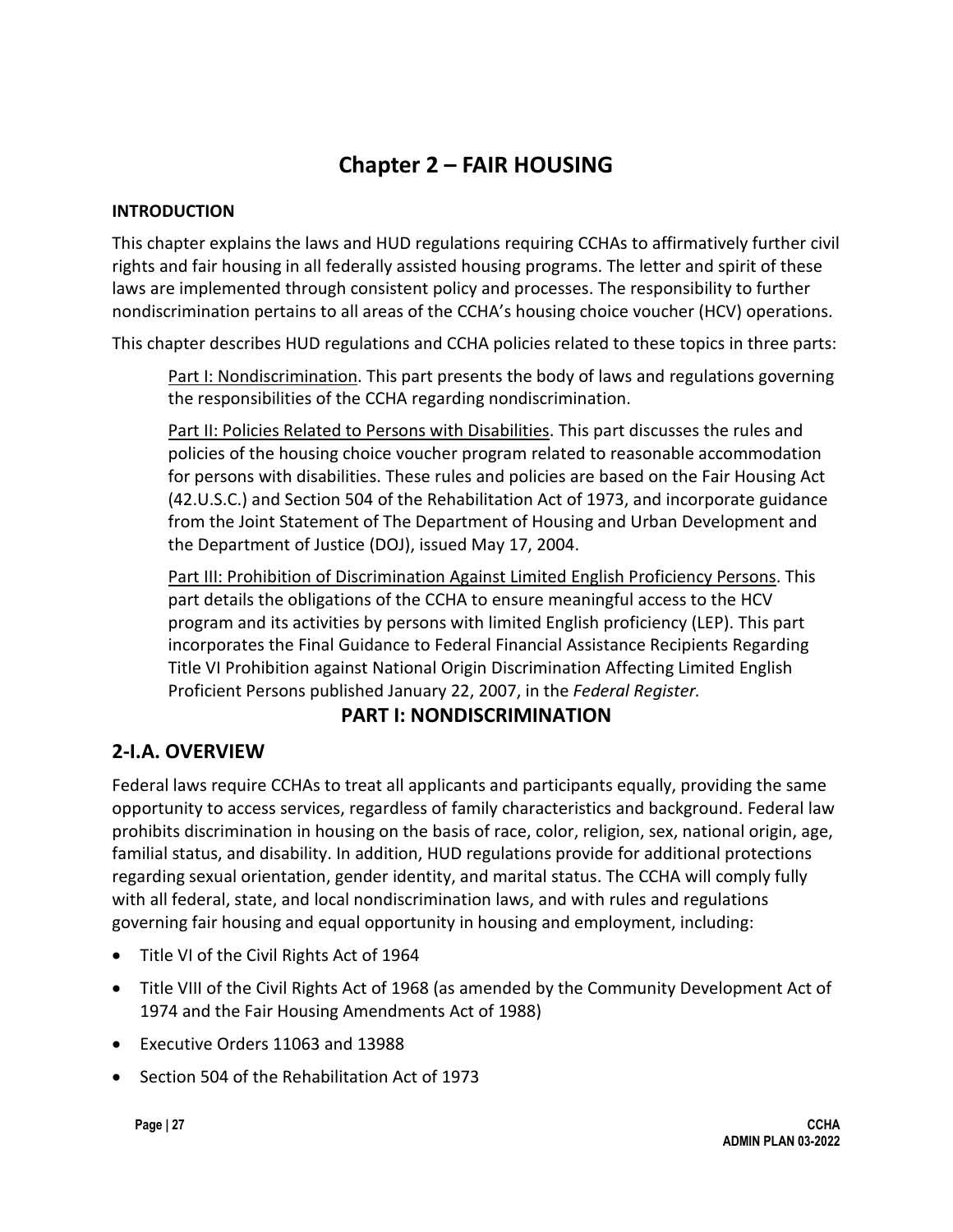- The Age Discrimination Act of 1975
- Title II of the Americans with Disabilities Act (to the extent that it applies, otherwise Section 504 and the Fair Housing Amendments govern)
- The Equal Access to Housing in HUD Programs Regardless of Sexual Orientation or Gender Identity Final Rule, published in the *Federal Register* February 3, 2012 and further clarified in Notice PIH 2014-20
- Violence Against Women Reauthorization Act of 2013 (VAWA)

When more than one civil rights law applies to a situation, the laws will be read and applied together.

Any applicable state laws or local ordinances and any legislation protecting individual rights of tenants, applicants, or staff that may subsequently be enacted will also apply.

No state or local nondiscrimination laws or ordinances apply.

### **2-I.B. NONDISCRIMINATION**

Federal regulations prohibit discrimination against certain protected classes and other groups of people. State and local requirements, as well as CCHA policies, can prohibit discrimination based on other factors.

The CCHA shall not discriminate because of race, color, sex, religion, familial status, age, disability or national origin (called "protected classes")

Familial status includes children under the age of 18 living with parents or legal custodians, pregnant women, and people securing custody of children under the age of 18.

The CCHA will not discriminate on the basis of marital status, gender identity, or sexual orientation [FR Notice 02/03/12; Executive Order 13988].

The CCHA does not identify any additional protected classes.

The CCHA will not use any of these factors to:

- Deny to any family the opportunity to apply for housing, nor deny to any qualified applicant the opportunity to participate in the housing choice voucher program
- Provide housing that is different from that provided to others
- Subject anyone to segregation or disparate treatment
- Subject anyone to sexual harassment
- Restrict anyone's access to any benefit enjoyed by others in connection with the housing program
- Treat a person differently in determining eligibility or other requirements for admission
- Steer an applicant or participant toward or away from a particular area based any of these factors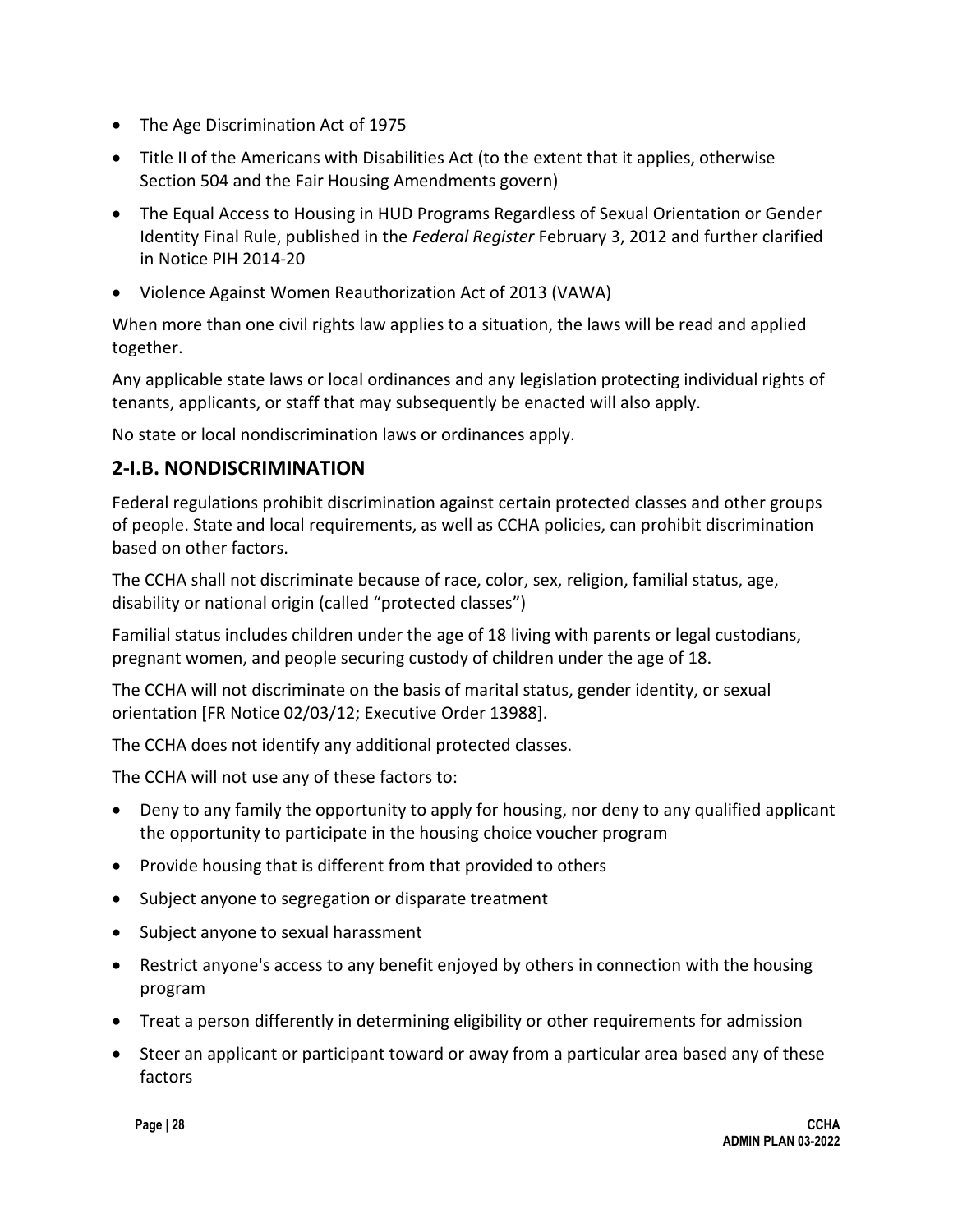- Deny anyone access to the same level of services
- Deny anyone the opportunity to participate in a planning or advisory group that is an integral part of the housing program
- Discriminate in the provision of residential real estate transactions
- Discriminate against someone because they are related to or associated with a member of a protected class
- Publish or cause to be published an advertisement or notice indicating the availability of housing that prefers or excludes persons who are members of a protected class

#### **Providing Information to Families and Owners**

The CCHA must take steps to ensure that families and owners are fully aware of all applicable civil rights laws. As part of the briefing process, the CCHA must provide information to HCV applicant families about civil rights requirements and the opportunity to rent in a broad range of neighborhoods [24 CFR 982.301]. The Housing Assistance Payments (HAP) contract informs owners of the requirement not to discriminate against any person because of race, color, religion, sex, national origin, age, familial status, or disability in connection with the contract.

#### **Discrimination Complaints**

If an applicant or participant believes that any family member has been discriminated against by the CCHA or an owner, the family should advise the CCHA. The CCHA should make every reasonable attempt to determine whether the applicant's or participant's assertions have merit and take any warranted corrective action. In addition, the CCHA is required to provide the applicant or participant with information about how to file a discrimination complaint [24 CFR 982.304].

Upon receipt of a housing discrimination complaint, the CCHA is required to:

- Provide written notice of the complaint to those alleged and inform the complainant that such notice was made
- Investigate the allegations and provide the complainant and those alleged with findings and either a proposed corrective action or an explanation of why corrective action is not warranted
- Keep records of all complaints, investigations, notices, and corrective actions [Notice PIH 2014-20]

Applicants or participants who believe that they have been subject to unlawful discrimination may notify the CCHA either orally or in writing.

Within 10 business days of receiving the complaint, the CCHA will provide a written notice to those alleged to have violated the rule. The CCHA will also send a written notice to the complainant informing them that notice was sent to those alleged to have violated the rule, as well as information on how to complete and submit a housing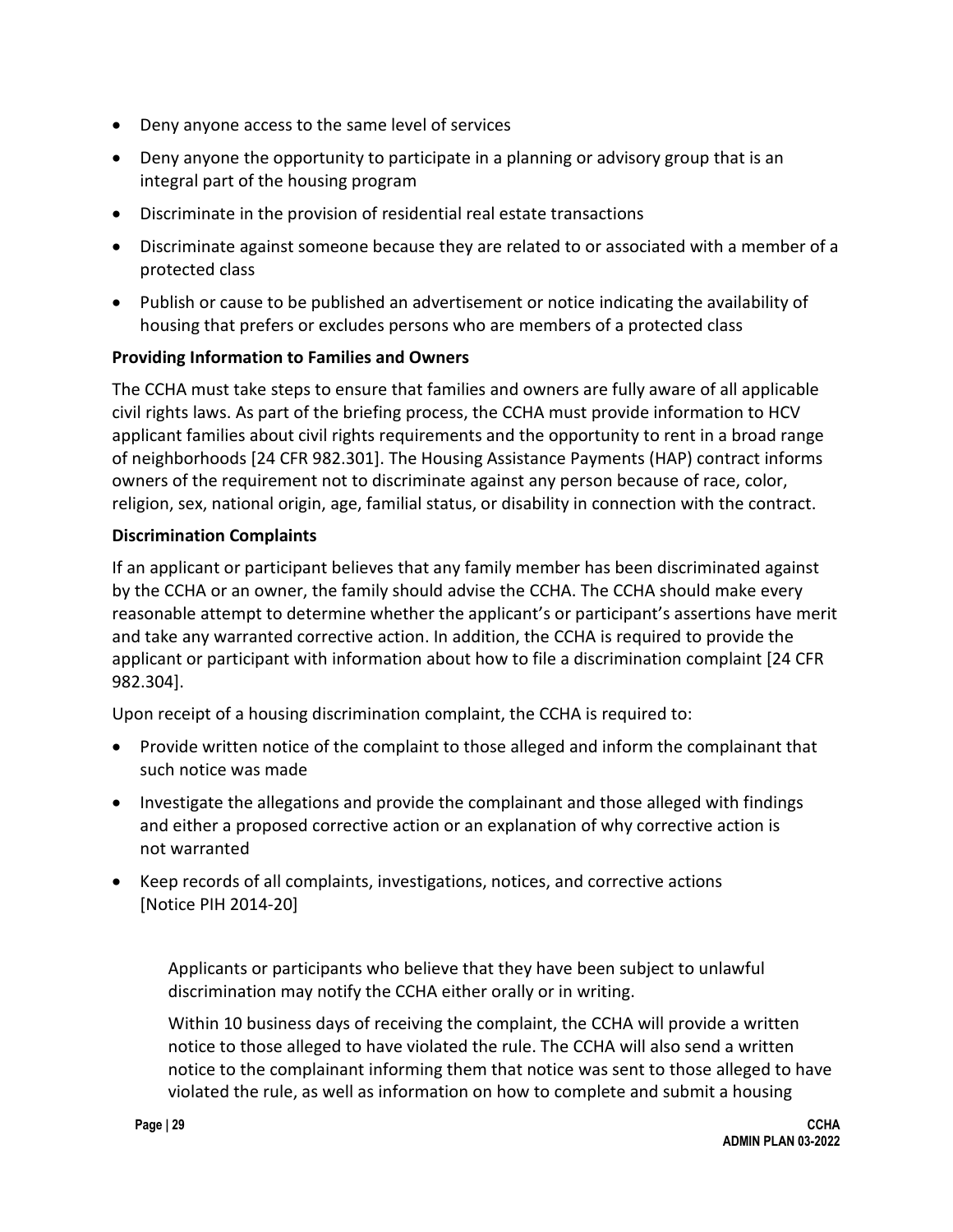discrimination complaint form to HUD's Office of Fair Housing and Equal Opportunity (FHEO).

The CCHA will attempt to remedy discrimination complaints made against the CCHA and will conduct an investigation into all allegations of discrimination.

Within 10 business days following the conclusion of the CCHA's investigation, the CCHA will provide the complainant and those alleged to have violated the rule with findings and either a proposed corrective action plan or an explanation of why corrective action is not warranted.

The CCHA will keep a record of all complaints, investigations, notices, and corrective actions. (See Chapter 16.)

### **PART II: POLICIES RELATED TO PERSONS WITH DISABILITIES**

#### **2-II.A. OVERVIEW**

One type of disability discrimination prohibited by the Fair Housing Act is the refusal to make reasonable accommodation in rules, policies, practices, or services when such accommodation may be necessary to afford a person with a disability the equal opportunity to use and enjoy a program or dwelling under the program.

The CCHA must ensure that persons with disabilities have full access to the CCHA's programs and services. This responsibility begins with the first contact by an interested family and continues through every aspect of the program.

The CCHA will ask all applicants and participants if they require any type of accommodations, in writing, on the intake application, reexamination documents, and notices of adverse action by the CCHA, by including the following language:

"If you or anyone in your family is a person with disabilities, and you require a specific accommodation in order to fully utilize our programs and services, please contact the housing authority."

*Designated Staff: Marisa Smithwick*

*Contact Number: 361.889.3300*

The CCHA will display posters and other housing information and signage in locations throughout the CCHA's office in such a manner as to be easily readable from a wheelchair.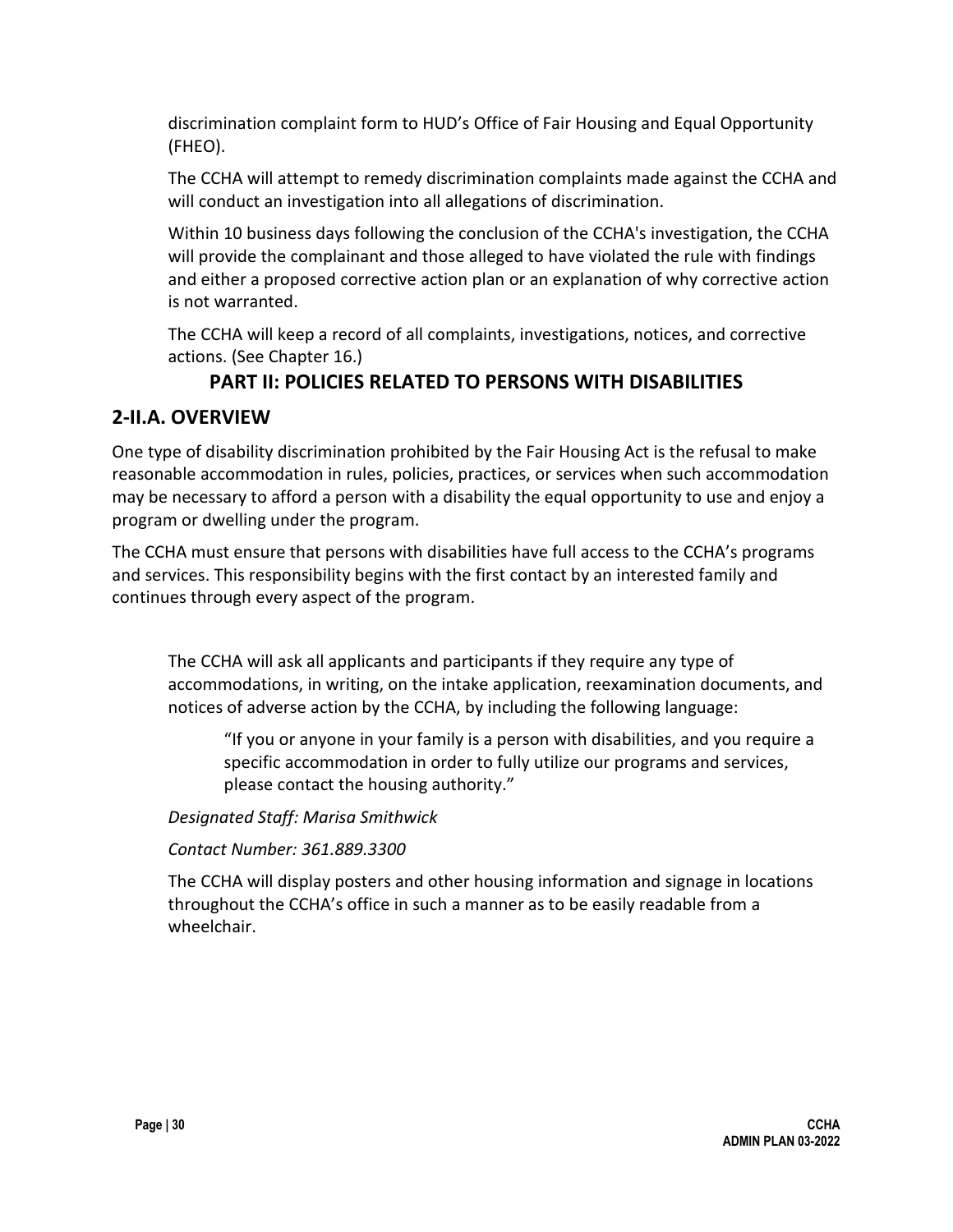### **2-II.B. Definition of REASONABLE Accommodation**

A reasonable accommodation is an adjustment made to a rule, policy, practice, or service that allows a person with a disability to have equal access to the HCV program. For example, reasonable accommodations may include making home visits, extending the voucher term, or approving an exception payment standard in order for a participant to lease an accessible dwelling unit. Federal regulations stipulate that requests for accommodations will be considered reasonable if they do not create an "undue financial and administrative burden" for the CCHA, or result in a "fundamental alteration" in the nature of the program or service offered. A fundamental alteration is a modification that alters the essential nature of a provider's operations.

#### **Types of Reasonable Accommodations**

When needed, the CCHA will modify normal procedures to accommodate the needs of a person with disabilities. Examples include:

- Permitting applications and reexaminations to be completed by mail
- Conducting home visits
- Using higher payment standards (either within the acceptable range or with HUD approval of a payment standard outside the CCHA range) if the CCHA determines this is necessary to enable a person with disabilities to obtain a suitable housing unit
- Providing time extensions for locating a unit when necessary because of lack of availability of accessible units or special challenges of the family in seeking a unit
- Permitting an authorized designee or advocate to participate in the application or certification process and any other meetings with CCHA staff

### **2-II.C. Request for an ACCOMMODATION**

If an applicant or participant indicates that an exception, change, or adjustment to a rule, policy, practice, or service is needed because of a disability, HUD requires that the CCHA treat the information as a request for a reasonable accommodation, even if no formal request is made [Joint Statement of the Departments of HUD and Justice: Reasonable Accommodations under the Fair Housing Act].

The family must explain what type of accommodation is needed to provide the person with the disability full access to the CCHA's programs and services.

If the need for the accommodation is not readily apparent or known to the CCHA, the family must explain the relationship between the requested accommodation and the disability. There must be an identifiable connection, or nexus, between the requested accommodation and the individual's disability.

The CCHA will encourage the family to make its request in writing using a reasonable accommodation request form. However, the CCHA will consider the accommodation any time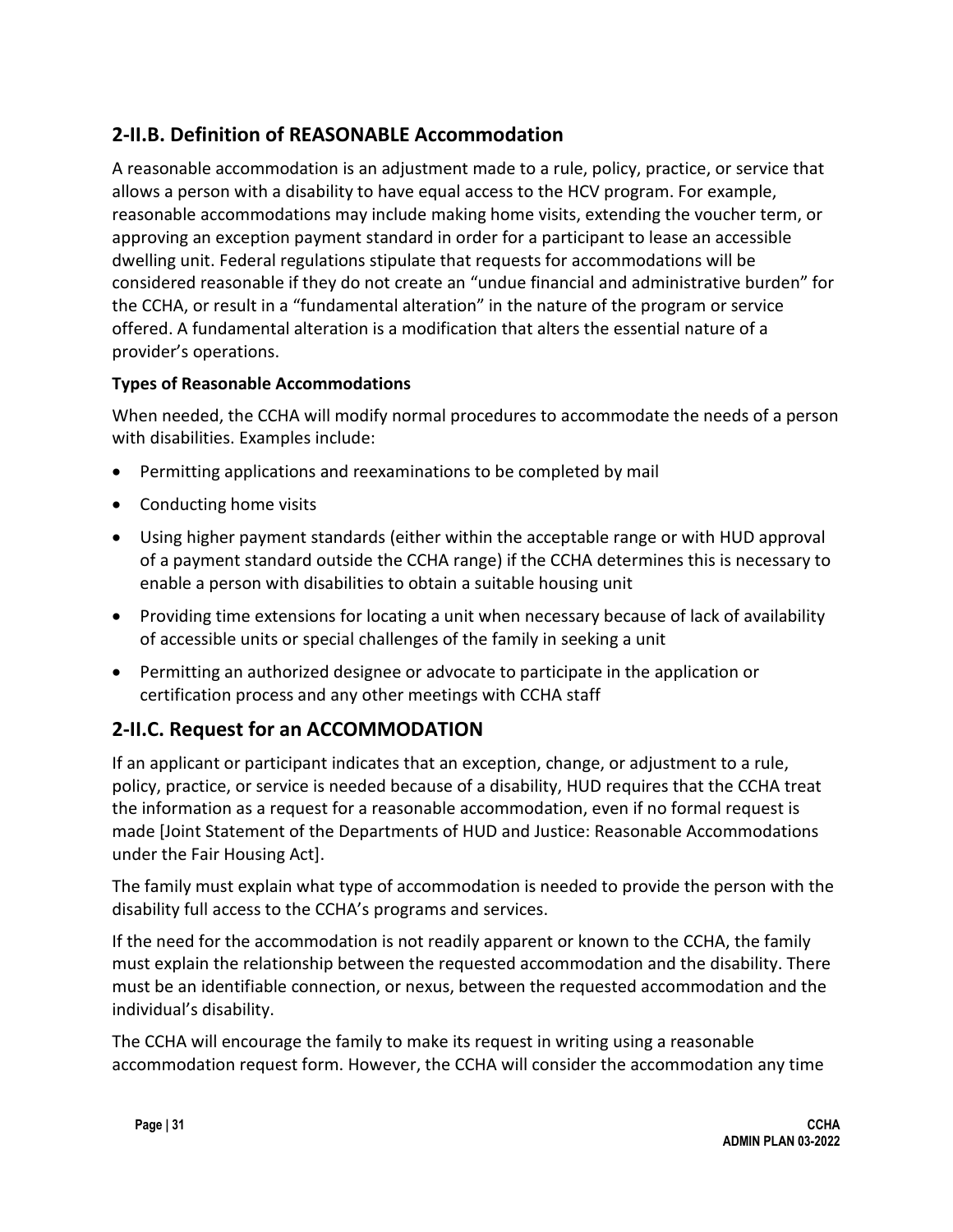the family indicates that an accommodation is needed whether or not a formal written request is submitted.

### **2-II.D. Verification of Disability**

The regulatory civil rights definition for persons with disabilities is provided in Exhibit 2-1 at the end of this chapter. The definition of a person with a disability for the purpose of obtaining a reasonable accommodation is much broader than the HUD definition of disability which is used for waiting list preferences and income allowances.

Before providing an accommodation, the CCHA must determine that the person meets the definition of a person with a disability, and that the accommodation will enhance the family's access to the CCHA's programs and services.

If a person's disability is obvious or otherwise known to the CCHA, and if the need for the requested accommodation is also readily apparent or known, no further verification will be required [Joint Statement of the Departments of HUD and Justice: Reasonable Accommodations under the Fair Housing Act].

If a family indicates that an accommodation is required for a disability that is not obvious or otherwise known to the CCHA, the CCHA must verify that the person meets the definition of a person with a disability, and that the limitations imposed by the disability require the requested accommodation.

When verifying a disability, the CCHA will follow the verification policies provided in Chapter 7. All information related to a person's disability will be treated in accordance with the confidentiality policies provided in Chapter 16. In addition to the general requirements that govern all verification efforts, the following requirements apply when verifying a disability:

- Third-party verification must be obtained from an individual identified by the family who is competent to make the determination. A doctor or other medical professional, a peer support group, a non-medical service agency, or a reliable third party who is in a position to know about the individual's disability may provide verification of a disability [Joint Statement of the Departments of HUD and Justice: Reasonable Accommodations under the Fair Housing Act]
- The CCHA must request only information that is necessary to evaluate the disability-related need for the accommodation. The CCHA will not inquire about the nature or extent of any disability.
- Medical records will not be accepted or retained in the participant file.
- In the event that the CCHA does receive confidential information about a person's specific diagnosis, treatment, or the nature or severity of the disability, the CCHA will dispose of it. In place of the information, the CCHA will note in the file that the disability and other requested information have been verified, the date the verification was received, and the name and address of the knowledgeable professional who sent the information [Notice PIH 2010-26].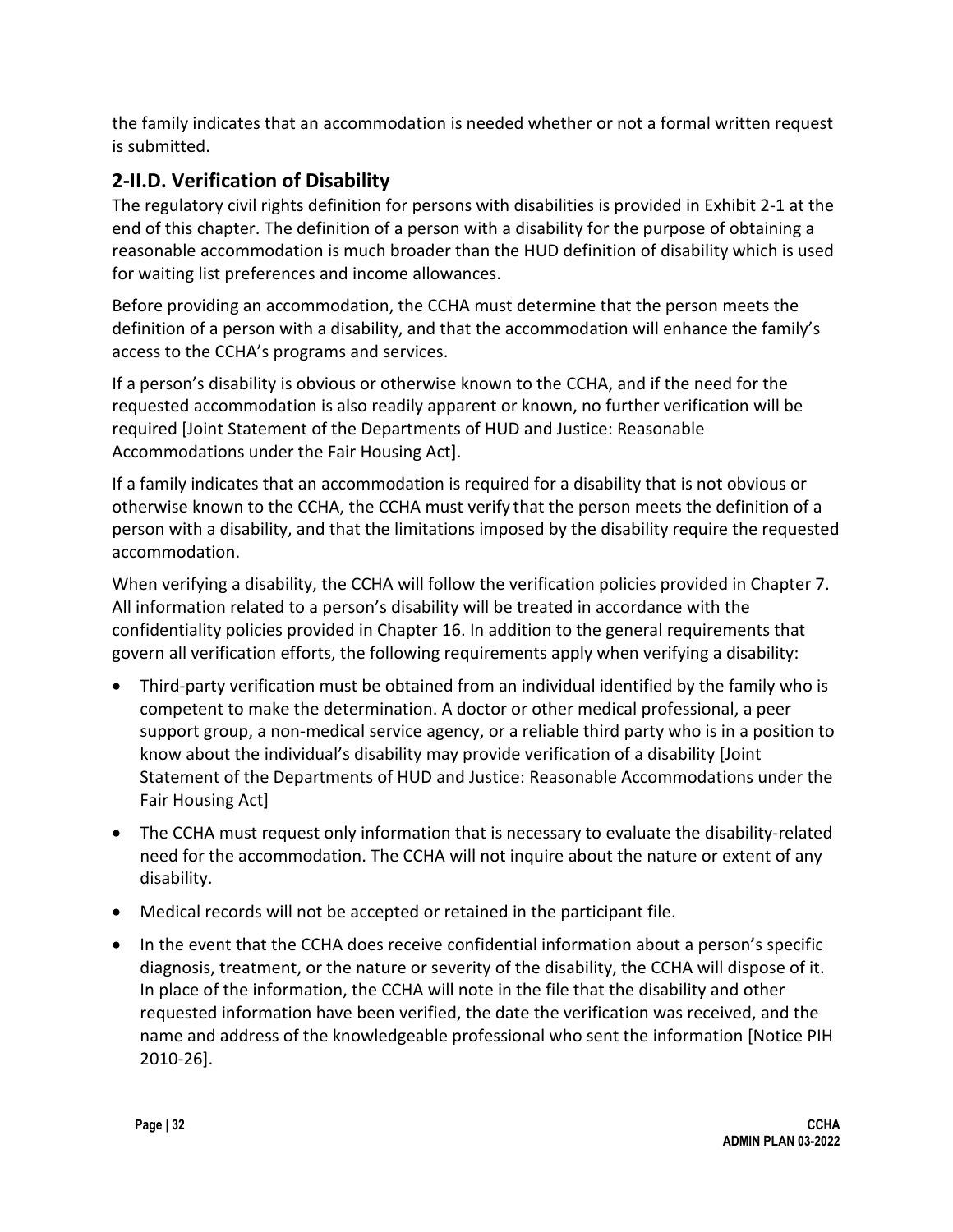## **2-II.E. APPROVAL/DENIAL OF A REQUESTED ACCOMMODATION [Joint Statement of the Departments of HUD and Justice: Reasonable Accommodations under the Fair Housing Act, Notice PIH 2010-26].**

The CCHA must approve a request for an accommodation if the following three conditions are met:

The request was made by or on behalf of a person with a disability.

There is a disability-related need for the accommodation.

The requested accommodation is reasonable, meaning it would not impose an undue financial and administrative burden on the CCHA, or fundamentally alter the nature of the CCHA's HCV operations (including the obligation to comply with HUD requirements and regulations).

Requests for accommodations must be assessed on a case-by-case basis, taking into account factors such as the overall size of the CCHA's program with respect to the number of employees, type of facilities and size of budget, type of operation including composition and structure of workforce, the nature and cost of the requested accommodation, and the availability of alternative accommodations that would effectively meet the family's disabilityrelated needs.

Before making a determination whether to approve the request, the CCHA may enter into discussion and negotiation with the family, request more information from the family, or may require the family to sign a consent form so that the CCHA may verify the need for the requested accommodation.

After a request for an accommodation is presented, the CCHA will respond in writing within 10 business days.

If the CCHA denies a request for an accommodation because there is no relationship, or nexus, found between the disability and the requested accommodation, the notice will inform the family of the right to appeal the CCHA's decision through an informal hearing (see Chapter 16).

If the CCHA denies a request for an accommodation because it is not reasonable (it would impose an undue financial and administrative burden or fundamentally alter the nature of the CCHA's operations), the CCHA will discuss with the family whether an alternative accommodation could effectively address the family's disability-related needs without a fundamental alteration to the HCV program and without imposing an undue financial and administrative burden.

If the CCHA believes that the family has failed to identify a reasonable alternative accommodation after interactive discussion and negotiation, the CCHA will notify the family in writing of its determination within 10 business days from the date of the most recent discussion or communication with the family.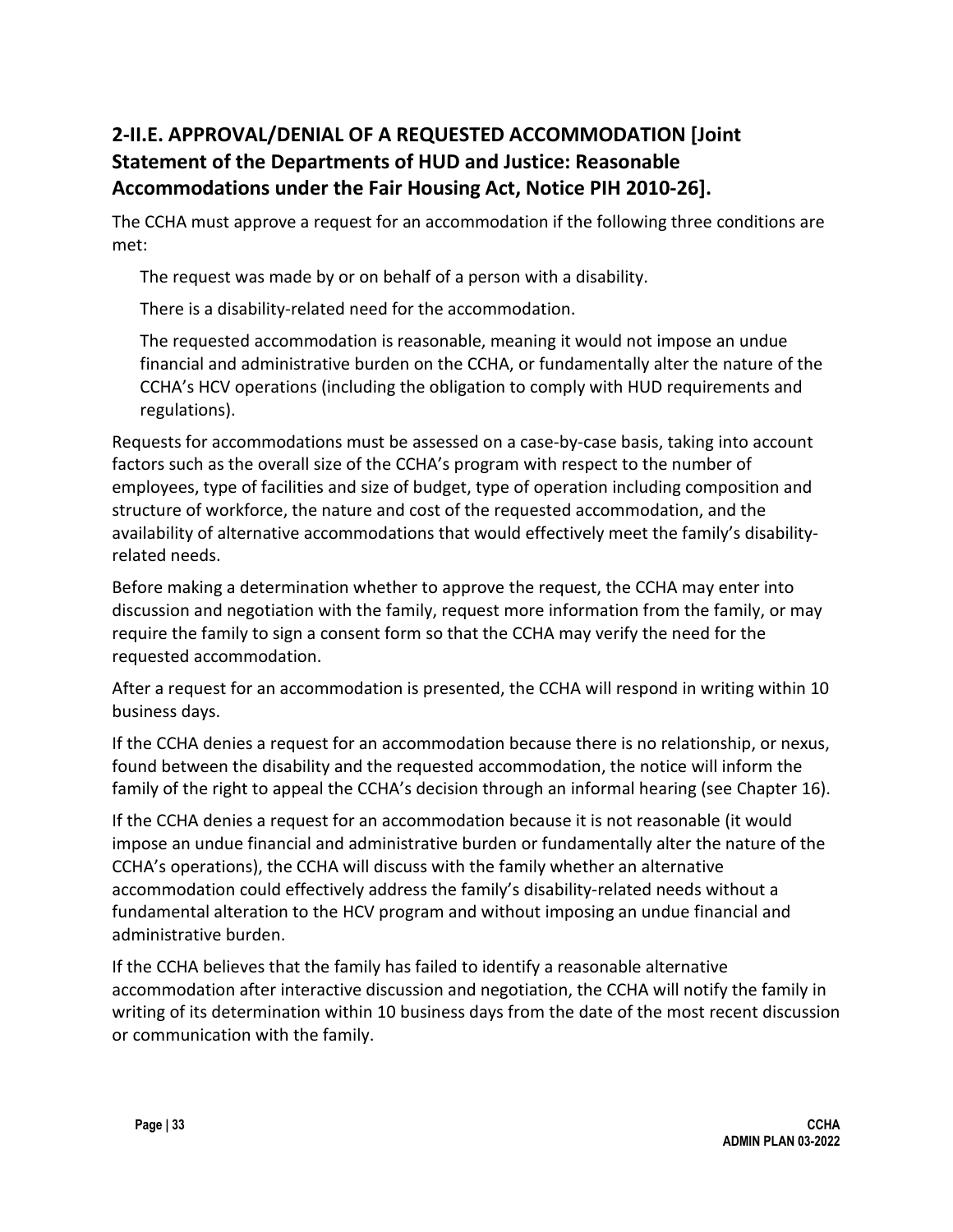### **2-II.F. Program Accessibility for Persons with Hearing or Vision Impairments**

HUD regulations require the CCHA to ensure that persons with disabilities related to hearing and vision have reasonable access to the CCHA's programs and services [24 CFR 8.6].

At the initial point of contact with each applicant, the CCHA shall inform all applicants of alternative forms of communication that can be used other than plain language paperwork.

To meet the needs of persons with hearing impairments, TTD/TTY (text telephone display / teletype) communication will be available.

To meet the needs of persons with vision impairments, large-print and audio versions of key program documents will be made available upon request. When visual aids are used in public meetings or presentations, or in meetings with CCHA staff, one-on-one assistance will be provided upon request.

Additional examples of alternative forms of communication are sign language interpretation; having material explained orally by staff; or having a third party representative (a friend, relative or advocate, named by the applicant) to receive, interpret and explain housing materials and be present at all meetings.

#### **2-II.G. Physical Accessibility**

The CCHA must comply with a variety of regulations pertaining to physical accessibility, including the following:

- Notice PIH 2010-26
- Section 504 of the Rehabilitation Act of 1973
- The Americans with Disabilities Act of 1990
- The Architectural Barriers Act of 1968
- The Fair Housing Act of 1988

The CCHA's policies concerning physical accessibility must be readily available to applicants and participants. They can be found in three key documents:

- This plan describes the key policies that govern the CCHA's responsibilities with regard to physical accessibility.
- Notice PIH 2010-26 summarizes information about pertinent laws and implementing regulations related to nondiscrimination and accessibility in federally-funded housing programs.
- The CCHA Plan provides information about self-evaluation, needs assessment, and transition plans.

The design, construction, or alteration of CCHA facilities must conform to the Uniform Federal Accessibility Standards (UFAS). Newly-constructed facilities must be designed to be readily accessible to and usable by persons with disabilities. Alterations to existing facilities must be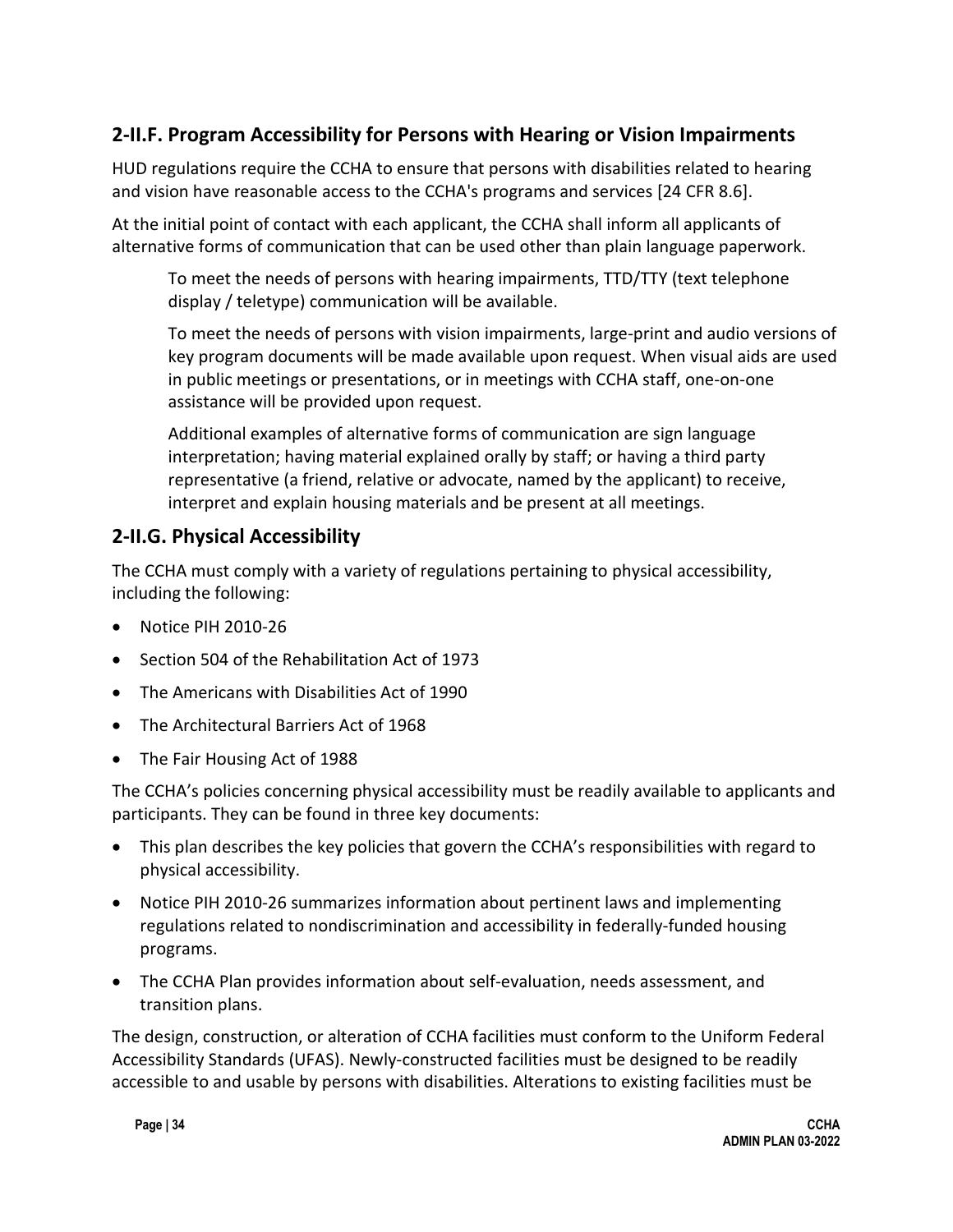accessible to the maximum extent feasible, defined as not imposing an undue financial and administrative burden on the operations of the HCV program.

When issuing a voucher to a family that includes an individual with disabilities, the CCHA will include a current list of available accessible units known to the CCHA and will assist the family in locating an available accessible unit, if necessary.

In general, owners must permit the family to make reasonable modifications to the unit. However, the owner is not required to pay for the modification and may require that the unit be restored to its original state at the family's expense when the family moves.

### **2-II.H. Denial or Termination of Assistance**

A CCHA's decision to deny or terminate the assistance of a family that includes a person with disabilities is subject to consideration of reasonable accommodation [24 CFR 982.552 (2)(iv)].

When applicants with disabilities are denied assistance, the notice of denial must inform them of the CCHA's informal review process and their right to request an informal review. In addition, the notice must inform applicants with disabilities of their right to request reasonable accommodations to participate in the informal review process.

When a participant family's assistance is terminated, the notice of termination must inform them of the CCHA's informal hearing process and their right to request a hearing and reasonable accommodation.

When reviewing reasonable accommodation requests, the CCHA must consider whether any mitigating circumstances can be verified to explain and overcome the problem that led to the CCHA's decision to deny or terminate assistance. If a reasonable accommodation will allow the family to meet the requirements, the CCHA must make the accommodation.

# **PART III: IMPROVING ACCESS TO SERVICES FOR PERSONS WITH LIMITED ENGLISH PROFICIENCY (LEP)**

### **2-III.A. OVERVIEW**

Language for Limited English Proficiency Persons (LEP) can be a barrier to accessing important benefits or services, understanding and exercising important rights, complying with applicable responsibilities, or understanding other information provided by the HCV program. In certain circumstances, failure to ensure that LEP persons can effectively participate in or benefit from federally-assisted programs and activities may violate the prohibition under Title VI against discrimination on the basis of national origin. This part incorporates the Final Guidance to Federal Assistance Recipients Regarding Title VI Prohibition against National Origin Discrimination Affecting Limited English Proficient Persons, published January 22, 2007, in the *Federal Register.*

The CCHA will take affirmative steps to communicate with people who need services or information in a language other than English. These persons will be referred to as Persons with Limited English Proficiency (LEP).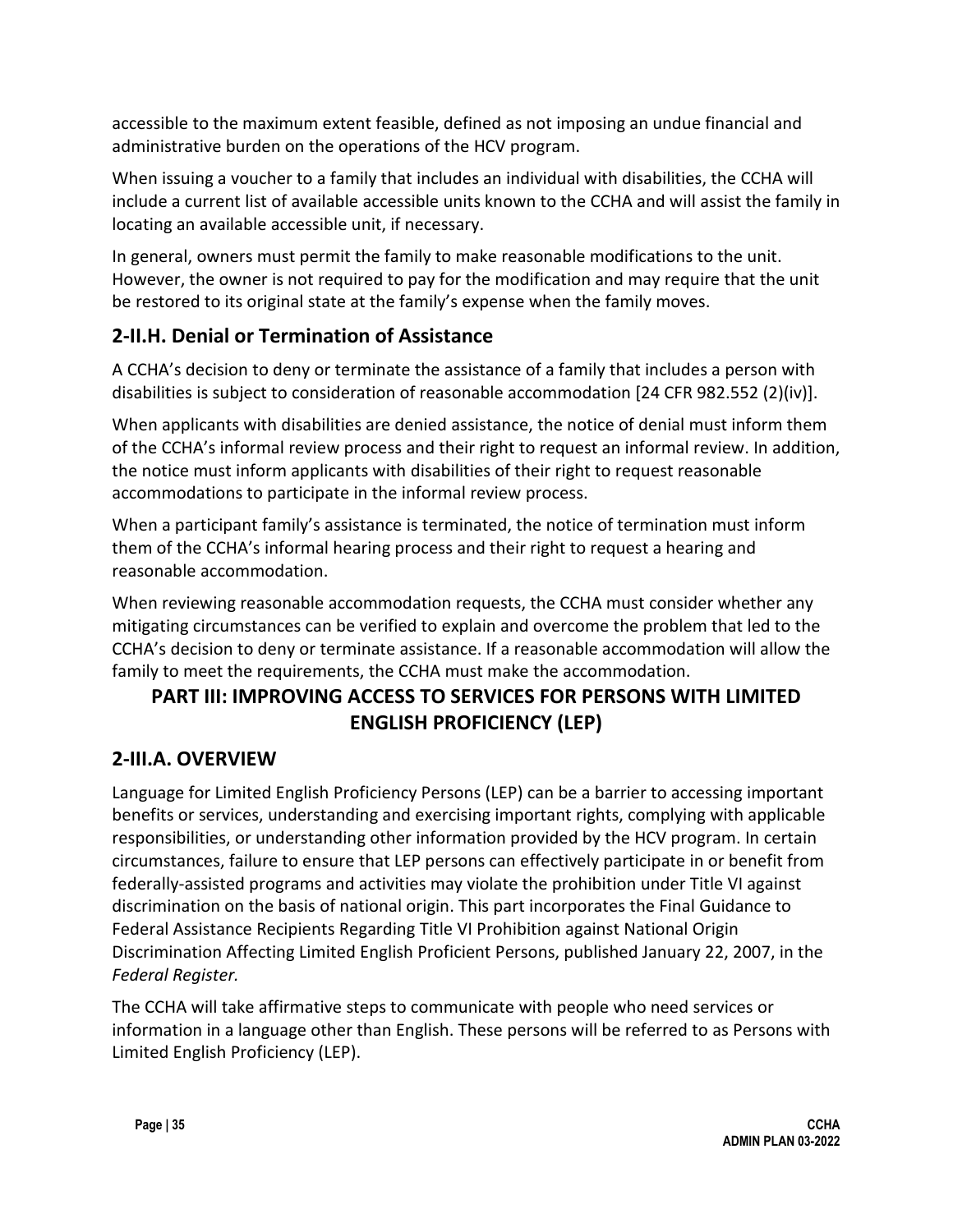LEP is defined as persons who do not speak English as their primary language and who have a limited ability to read, write, speak or understand English. For the purposes of this administrative plan, LEP persons are HCV applicants and participants, and parents and family members of applicants and participants.

In order to determine the level of access needed by LEP persons, the CCHA will balance the following four factors: (1) the number or proportion of LEP persons eligible to be served or likely to be encountered by the Housing Choice Voucher program; (2) the frequency with which LEP persons come into contact with the program; (3) the nature and importance of the program, activity, or service provided by the program to people's lives; and (4) the resources available to the CCHA and costs. Balancing these four factors will ensure meaningful access by LEP persons to critical services while not imposing undue burdens on the CCHA.**2-III.B. ORAL INTERPRETATION**

The CCHA will offer competent interpretation services free of charge, upon request, to the LEP person.

The CCHA will utilize a language line for telephone interpreter services.

When exercising the option to conduct remote briefings, or hearings, however, the CCHA will coordinate with a remote interpretation service which, when available, uses video conferencing technology rather than voice-only interpretation.

Where LEP persons desire, they will be permitted to use, at their own expense, an interpreter of their own choosing, in place of or as a supplement to the free language services offered by the CCHA. The CCHA, at its discretion, may choose to use the language services even when LEP persons desire to use an interpreter of their choosing. The interpreter may be a family member or friend. If the interpreter chosen by the family is a minor, the CCHA will not rely on the minor to serve as the interpreter.

The CCHA will analyze the various kinds of contacts it has with the public, to assess language needs and decide what reasonable steps should be taken. "Reasonable steps" may not be reasonable where the costs imposed substantially exceed the benefits.

Where feasible and possible, according to its language assistance plan (LAP), the CCHA will train and hire bilingual staff to be available to act as interpreters and translators, will pool resources with other CCHAs, and will standardize documents.

#### **2-III.C. WRITTEN TRANSLATION**

Translation is the replacement of a written text from one language into an equivalent written text in another language.

In order to comply with written-translation obligations, the CCHA will take the following steps:

The CCHA will provide written translations of vital documents for each eligible LEP language group that constitutes 5 percent or 1,000 persons, whichever is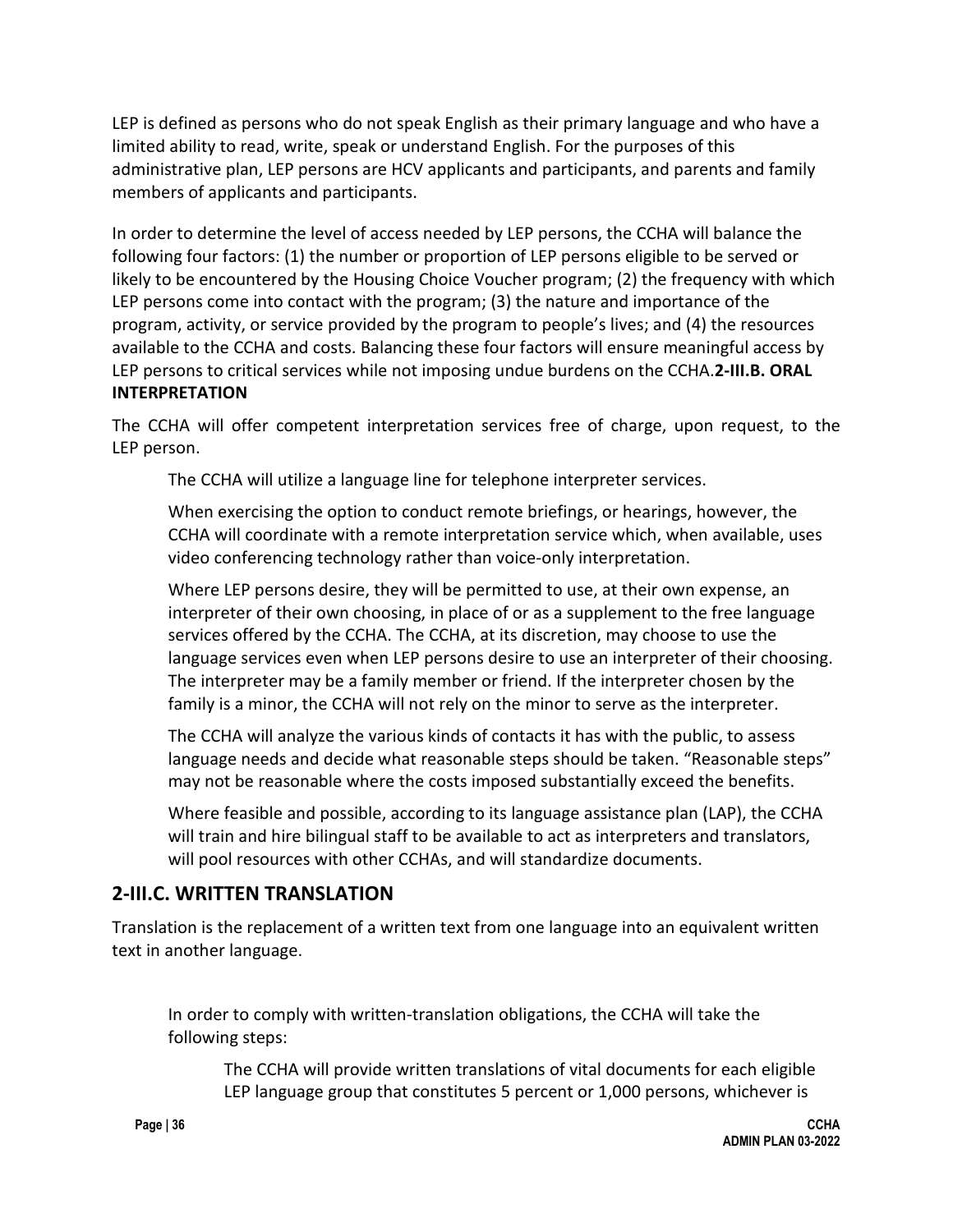less, of the population of persons eligible to be served or likely to be affected or encountered. Translation of other documents, if needed, can be provided orally; or

If there are fewer than 50 persons in a language group that reaches the 5 percent trigger, the CCHA does not translate vital written materials, but provides written notice in the primary language of the LEP language group of the right to receive competent oral interpretation of those written materials, free of cost.

#### **2-III.D. IMPLEMENTATION PLAN**

After completing the four-factor analysis and deciding what language assistance services are appropriate, the CCHA shall determine whether it is necessary to develop a written implementation plan to address the identified needs of the LEP populations it serves.

If the CCHA determines that it is not necessary to develop a written implementation plan, the absence of a written plan does not obviate the underlying obligation to ensure meaningful access by LEP persons to the CCHA's Housing Choice Voucher program and services.

If it is determined that the CCHA serves very few LEP persons, and the CCHA has very limited resources, the CCHA will not develop a written LEP plan, but will consider alternative ways to articulate in a reasonable manner a plan for providing meaningful access. Entities having significant contact with LEP persons, such as schools, grassroots and faith-based organizations, community groups, and groups working with new immigrants will be contacted for input into the process.

If the CCHA determines it is appropriate to develop a written LEP plan, the following five steps will be taken: (1) Identifying LEP individuals who need language assistance; (2) identifying language assistance measures; (3) training staff; (4) providing notice to LEP persons; and (5) monitoring and updating the LEP plan.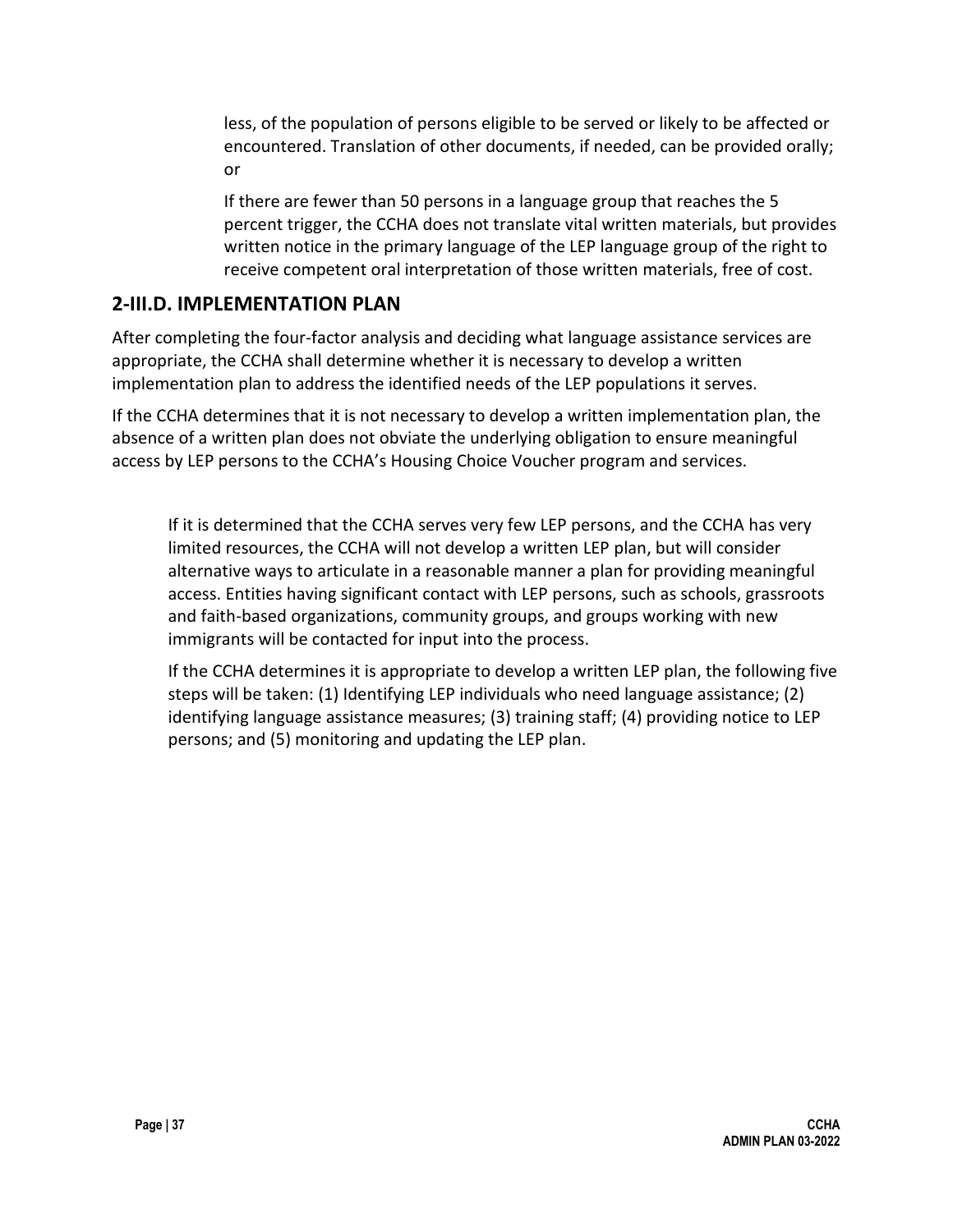#### **EXHIBIT 2-1: DEFINITION OF A PERSON WITH A DISABILITY UNDER FEDERAL CIVIL RIGHTS LAWS [24 CFR Parts 8.3 and 100.201]**

A person with a disability, as defined under federal civil rights laws, is any person who:

- Has a physical or mental impairment that substantially limits one or more of the major life activities of an individual, or
- Has a record of such impairment, or
- Is regarded as having such impairment. The phrase "physical or mental impairment" includes:
- Any physiological disorder or condition, cosmetic or disfigurement, or anatomical loss affecting one or more of the following body systems: neurological; musculoskeletal; special sense organs; respiratory, including speech organs; cardiovascular; reproductive; digestive; genito-urinary; hemic and lymphatic; skin; and endocrine; or
- Any mental or psychological disorder, such as mental retardation, organic brain syndrome, emotional or mental illness, and specific learning disabilities. The term "physical or mental impairment" includes, but is not limited to: such diseases and conditions as orthopedic, visual, speech and hearing impairments, cerebral palsy, autism, epilepsy, muscular dystrophy, multiple sclerosis, cancer, heart disease, diabetes, mental retardation, emotional illness, drug addiction and alcoholism.

"Major life activities" includes, but is not limited to, caring for oneself, performing manual tasks, walking, seeing, hearing, breathing, learning, and/or working.

"Has a record of such impairment" means has a history of, or has been misclassified as having, a mental or physical impairment that substantially limits one or more major life activities.

"Is regarded as having an impairment" is defined as having a physical or mental impairment that does not substantially limit one or more major life activities but is treated by a public entity (such as the CCHA) as constituting such a limitation; has none of the impairments defined in this section but is treated by a public entity as having such an impairment; or has a physical or mental impairment that substantially limits one or more major life activities, only as a result of the attitudes of others toward that impairment.

The definition of a person with disabilities does not include:

- Current illegal drug users
- People whose alcohol use interferes with the rights of others
- Persons who objectively pose a direct threat or substantial risk of harm to others that cannot be controlled with a reasonable accommodation under the HCV program

The above definition of disability determines whether an applicant or participant is entitled to any of the protections of federal disability civil rights laws. Thus, a person who does not meet